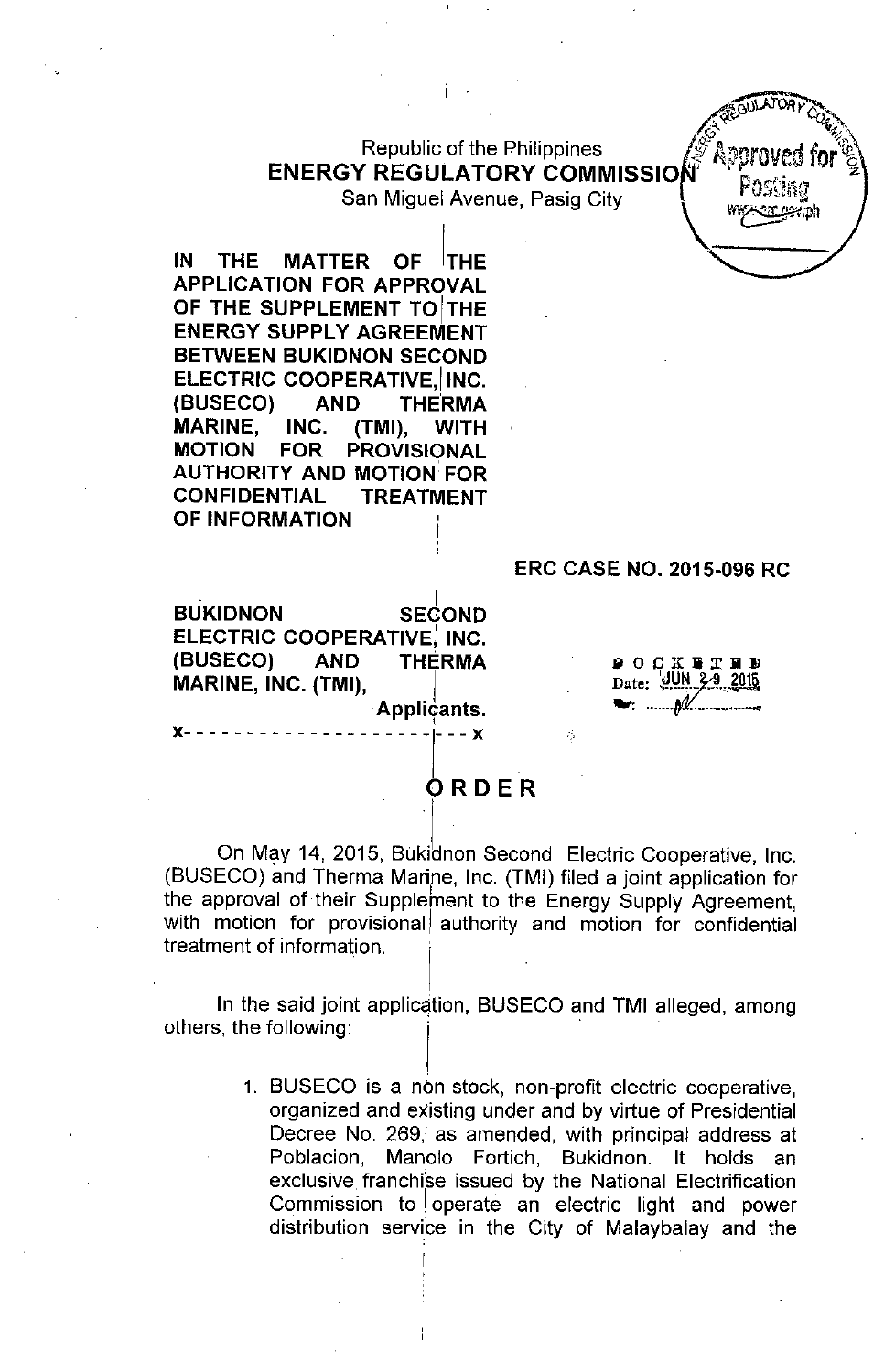Municipalities of Baungon, Cabanglasan, Impasug-ong, , Lantapan, Libona, Malitbog, Manolo Fortich, Sumilao and Talakag, and in Barangay Lilingayon of Valencia City, all in the Province of Bukidnon (Franchise Area);

- 2. I TMI is a generation company duly organized and existing under the laws of the Republic of the Philippines with principal office address in Mobile 2, Lawis, Sta. Ana, Nasipit, Agusan del Norte. Copies of TMl's Securities and Exchange Commission Certificate of Registration, Articles of Incorporation and By-Laws, Genera Information Sheet and Audited Financial Statements are attached to the joint application as Annexes "A", "B", "c" and "D," respectively;
	- I 2.1 TMI owns and operates the 100 MW Power Barge No. 117 (PB 117) in Nasipit, Agusan Del Norte and the 100 MW Power Barge No. 118 (PB 118) in Maco, Compostela Valley, which it acquired from the Power! Sector Assets and Liabilities Management Corporation (PSALM) upon their privatization in accordance with Republic Act No. 9136, otherwise known as the "Electric Power I Industry Reform Act of 2001 (EPIRA); and
	- 2.2 TMI is joining BUSECO as co-applicant in this case in order to assist it in securing approval of the terms and conditions of the Energy Supply Agreement dated October 7, 2011 (ESA),as supplemented by the Supplement to the Energy Supply Agreement I dated March 27, 2015 (Supplement Agreement), . entered into by and between BUSECO and TMI;

# COMPLIANCE WITH PRE-FILING REQUIREMENTS

3. In compliance with the pre-filing requirements under Section 2, Rule 6 :of the Commission's *Rules on Practice and Procedure,* the applicants furnished copies of this Application together with all its annexes the legislative bodies of the Municipality of Manolo Fortich, Bukidnon where its office is principally located, as well as the Provincial Board of the Province of Bukidnon, as.

"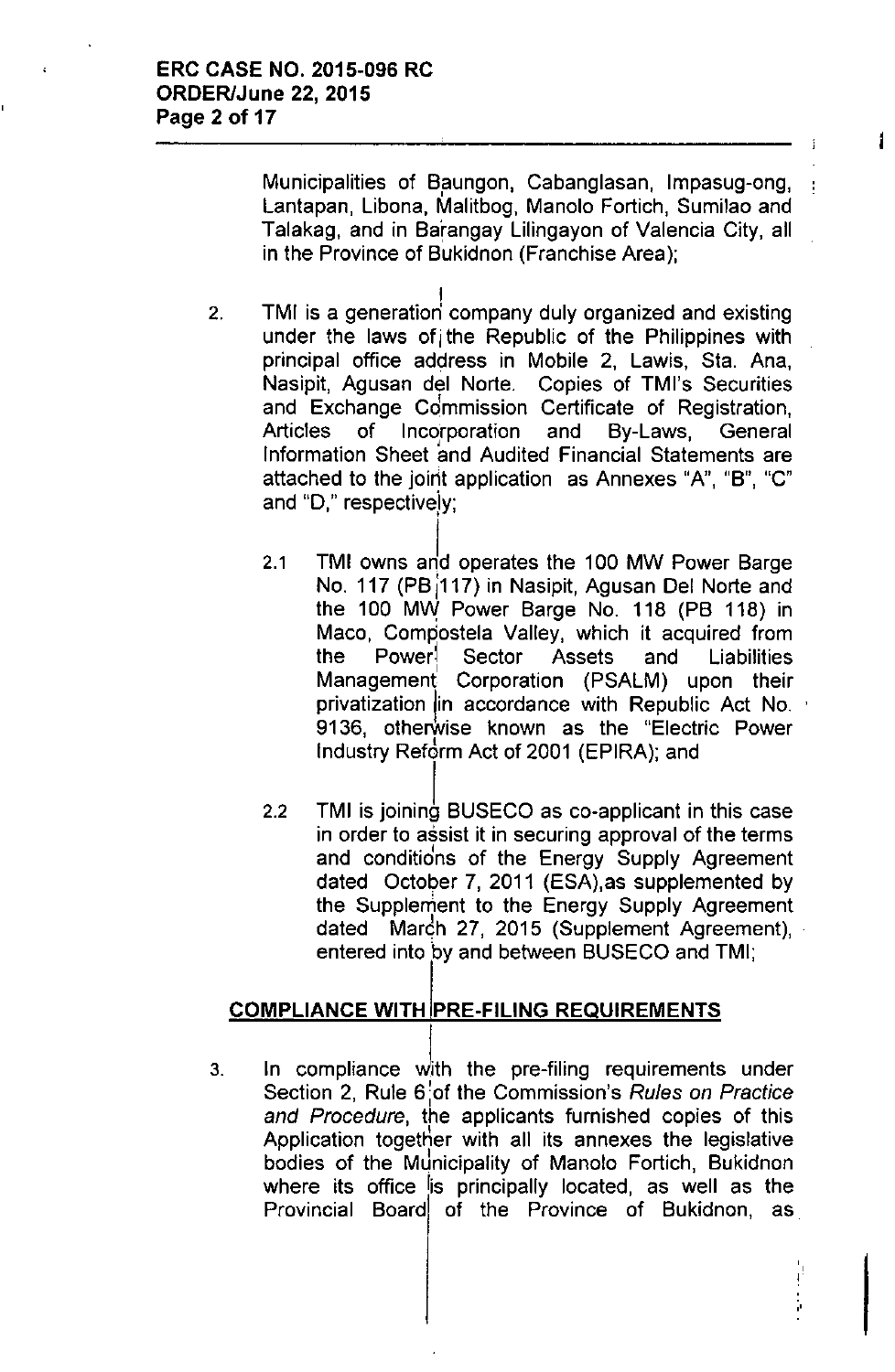evidenced by the certifications issued by the Legislative Bodies aforementioned, herewith attached as Annex "E";

4. Further, said applicants have caused the publication of the instant Application in the Gold Star Daily, a newspaper of general circulation in the franchise area of BUSECO, as evidenced by the *Affidavit* of *Publication* executed by the Editor, and original copy of the issue showing the published application, copies of which are attached hereto as 'Annexes "F" and "G", respectively;

#### NATURE OF THE APPLICATION  $\overline{\mathsf{I}}$

I

5. The instant joint application seeks approval by the Commission of the ESA, as supplemented by the Supplement Agreement, entered into by and between BUSECO and TMI, pursuant to Rule 20  $(B)$  of the Commission's Rules of Practice and Procedure (ERC Rules).

Copies of the ESA and the Supplement Agreement are attached to the joint application as Annexes "H" and "I", respectively;

# **STATEMENT OF FACTS**

- I 6. BUSECO currently sources its electricity requirements from the Power Sector Assets and Liabilities Management. Corporation (PSALM), , and the remainder from FDC MISAMIS Power Gorporation and TMI.
	- $\mathbf{i}$ 6.1 On March 5, 2012, BUSECO entered into an ESA with TMI for the supply of 5 MW for a term of three (3) years from Effective Date (Original Term). The ESA was lapproved by the Commission in a Decision dated 26 November 2012 in ERC Case No. 2012-057 RC, with the following applicable rates: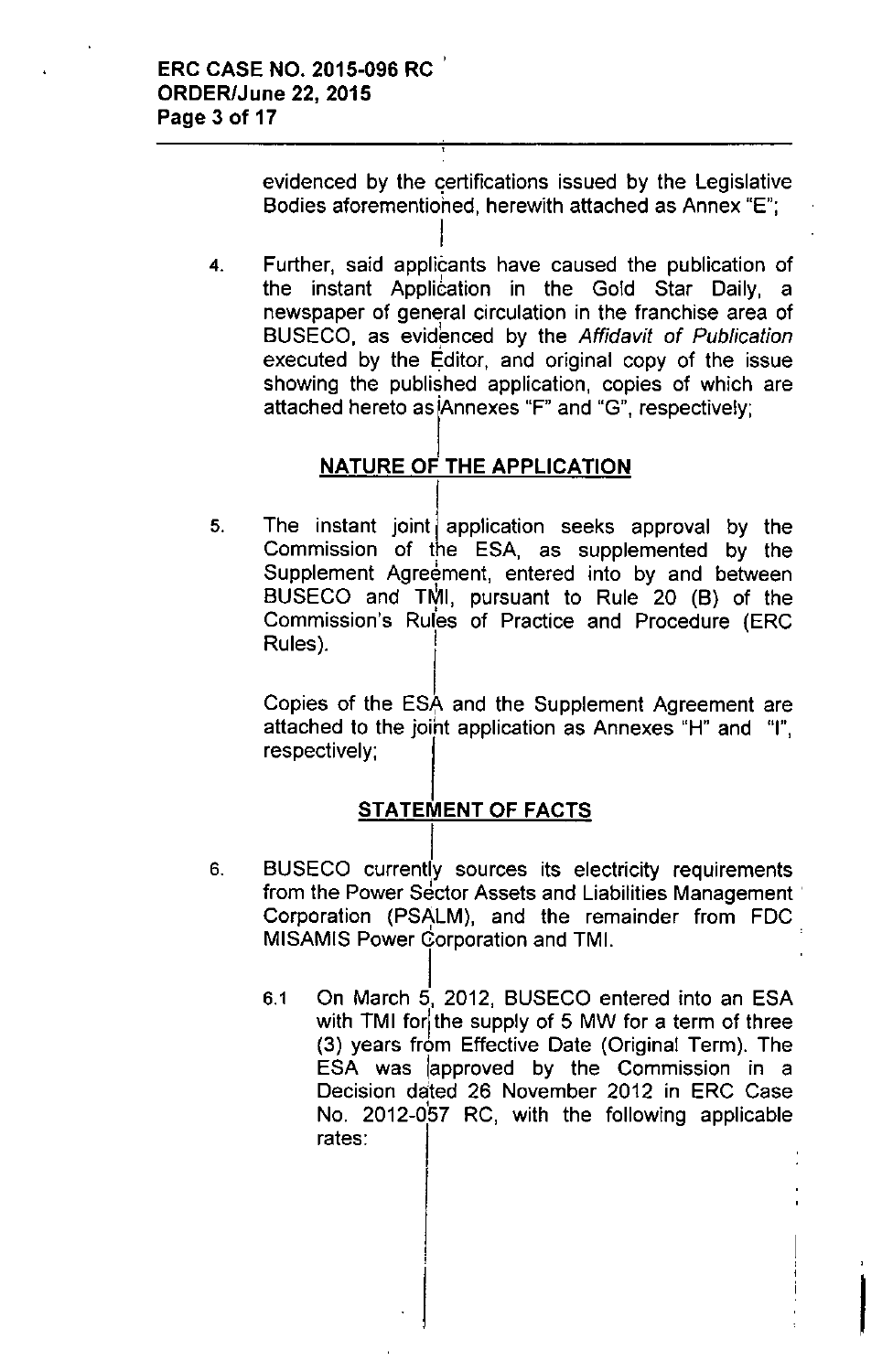### ERC CASE NO. 2015-096 RC ORDER/June 22, 2015 I Page 4 of 17

| <b>Cost Component</b>          |     | <b>Approved Rates</b> |                                                                                                                                                                                                  |  |
|--------------------------------|-----|-----------------------|--------------------------------------------------------------------------------------------------------------------------------------------------------------------------------------------------|--|
| Capacity                       | Fee | 2012                  | 278                                                                                                                                                                                              |  |
| (PhP/kW/month)                 |     | 2013                  | 296                                                                                                                                                                                              |  |
|                                |     | 2014                  | 323                                                                                                                                                                                              |  |
|                                |     | 2015                  | 305                                                                                                                                                                                              |  |
| Fixed<br>O&M<br>(PhP/kW/month) | Fee | 239                   |                                                                                                                                                                                                  |  |
| Energy Fee (PhP/kWh)           |     | 0.14864               |                                                                                                                                                                                                  |  |
| <b>Fuel and Lube Oil Rate</b>  |     | Pass thru<br>(LO)     | cost based on<br>fuel<br>consumption rates of 0.2358 liter/kWh<br>or actual, whichever is lower, for Heavy<br>Fuel Oil (HFO) and 0.0024 liter/kWh or<br>actual, whichever is lower, for Lube Oil |  |
|                                |     |                       |                                                                                                                                                                                                  |  |

,.

 $\vert$ , "

<sup>I</sup> I

6.2 Details of BUSECO's other ERC approved supply contracts are as follows:

| <b>SUPPLIER</b>    | CONTRACT<br><b>CAPACITY</b>       | <b>DATE OF</b><br><b>EXECUTION OF</b><br><b>SUPPLY</b><br><b>CONTRACT</b> | <b>TERM</b> |
|--------------------|-----------------------------------|---------------------------------------------------------------------------|-------------|
| <b>PSALM</b>       | 6 MW (Depends<br>on Availability) | 26 December<br>2012                                                       | 4 years     |
| <b>FDC MISAMIS</b> | <b>10 MW</b>                      | 26 December<br>2015                                                       | 2 years     |
| TSI                | 2MW                               | 2015                                                                      | 25 years    |

- 7. It is expected that the energy requirements of BUSECO's customers will significantly increase in the next few years as demonstrated by BUSECO's Distribution Development Plan (DDP), and Historical and Forecasted Load Data, which is hereto attached as Annexes "J" and "K", respectively;
- 8. The expiration of the Contract for the Supply of Electric Energy with PSAUM, as well as the projected increase in the energy requirements of BUSECO's customers will result in a shortage of the energy available to it and its customers;
- 9. On March 25, 2015, BUSECO and TMI executed the' Supplement Agreement extending the term of the ESA for an additional period of three (3) years from the expiration of the term (Additional Term) and stipulating the rights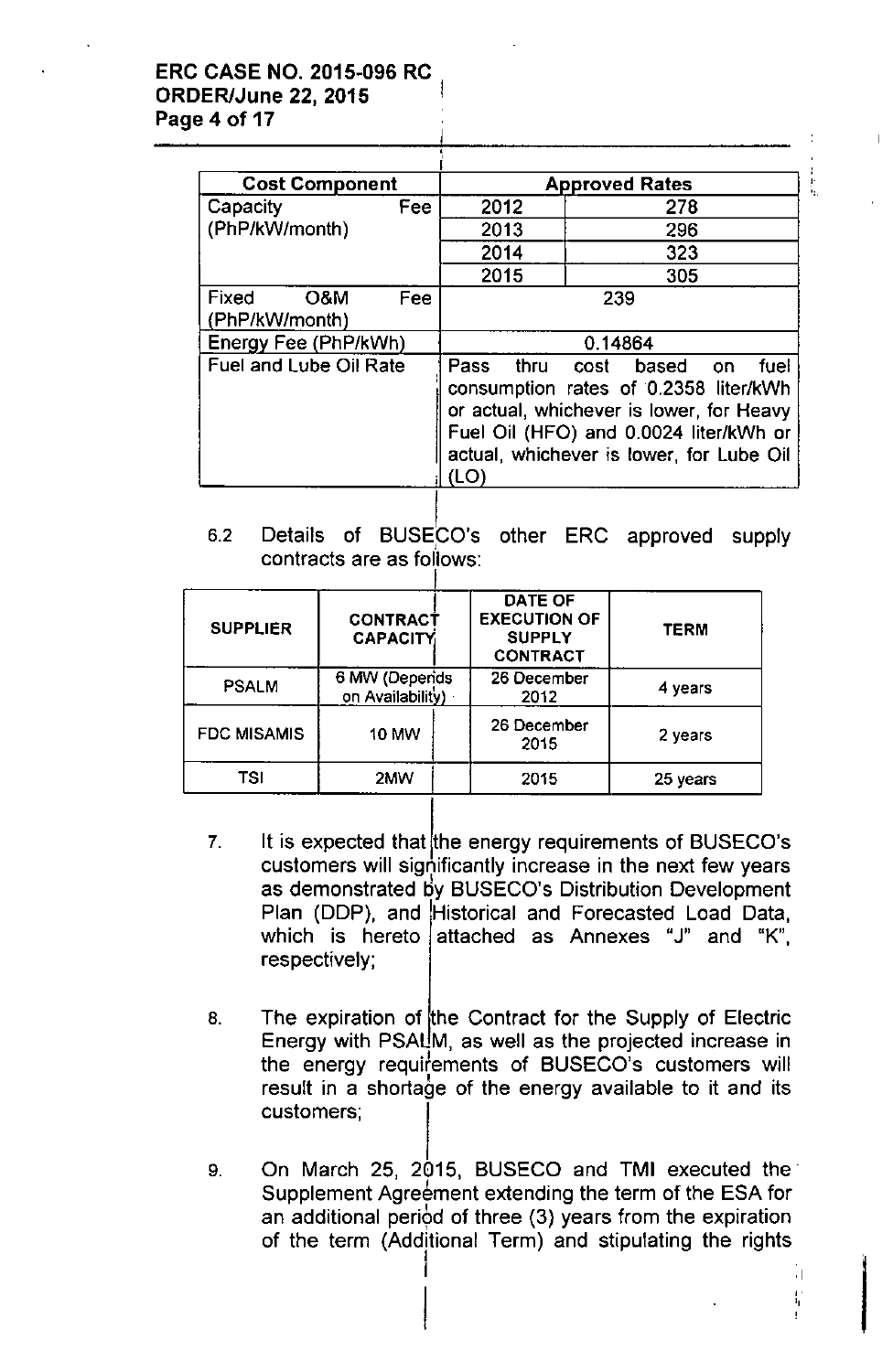and obligations of the Parties during the Additional Term, which shall be under the same terms and conditions of the ESA, subject to salient provisions described below. Copies of the Board Resolutions attesting to the authority of BUSECO to enter into the Supplement Agreement is attached as Annexes "L" and "L-1".,

## SALIENT PROVISIONS OF THE ESA AS SUPPLEMENTED BY THE SUPPLEMENT AGREEMENT

- 10.Additional Term. The Supplement to the ESA provides that the ESA shall remain in force for an additional period of three (3) years from the expiration of the Original Term, commencing on May 18, 2015 and shall terminate on May 18 , 2018 unless either Party sends a written notice of pre-termination to the other Party at least sixty (60) days prior to the end of each contract year. The Supplement to the ESA further provides that it may be terminated effective on the Operations Effective Date defined in the Energy Supply Agreement between BUSECO and Therma South, Inc. ("TSI") covering the supply of power from the coal-fired power plant of TSI or, if Operations Effective Date of the power plant of TSI has not yet occurred by the end of the Additional Term, the ESA shall be automatically renewed on a year-to-year basis, unless earlier terminated in accordance with the provisions of the ESA. Upon expiration of the Additional Term, and any extensions thereof, the Parties may agree to further extend the term of the Agreement under the same terms and conditions of the ESA, as supplemented by the Supplement Agreement;
- 11. Electricity Fees. Beginning on the expiration of the Original Term, the Electricity Fees shall be computed based on the following values:

|             |                | 2014    | 2015    | 2016    | 2017    | 2018    |
|-------------|----------------|---------|---------|---------|---------|---------|
| СF          | PhP/kW/mo      | 323     | 305     | 287     | 268     | 250     |
| <b>FOM</b>  | PhP/kW/mo      | 314     | 314     | 314     | 314     | 314     |
| EF          | <b>PhP/kWh</b> | 0.15245 | 0.15245 | 0.15245 | 0.15245 | 0.15245 |
| <b>HFCR</b> | <b>L/kWh</b>   | 0.23580 | 0.23580 | 0.23580 | 0.23580 | 0.23580 |
| LOCR        | L/kWh          | 0.00240 | 0.00240 | 0.00240 | 0.00240 | 0.00240 |

 $\mathbf{I}$ 

I

 $\mathbf{I}$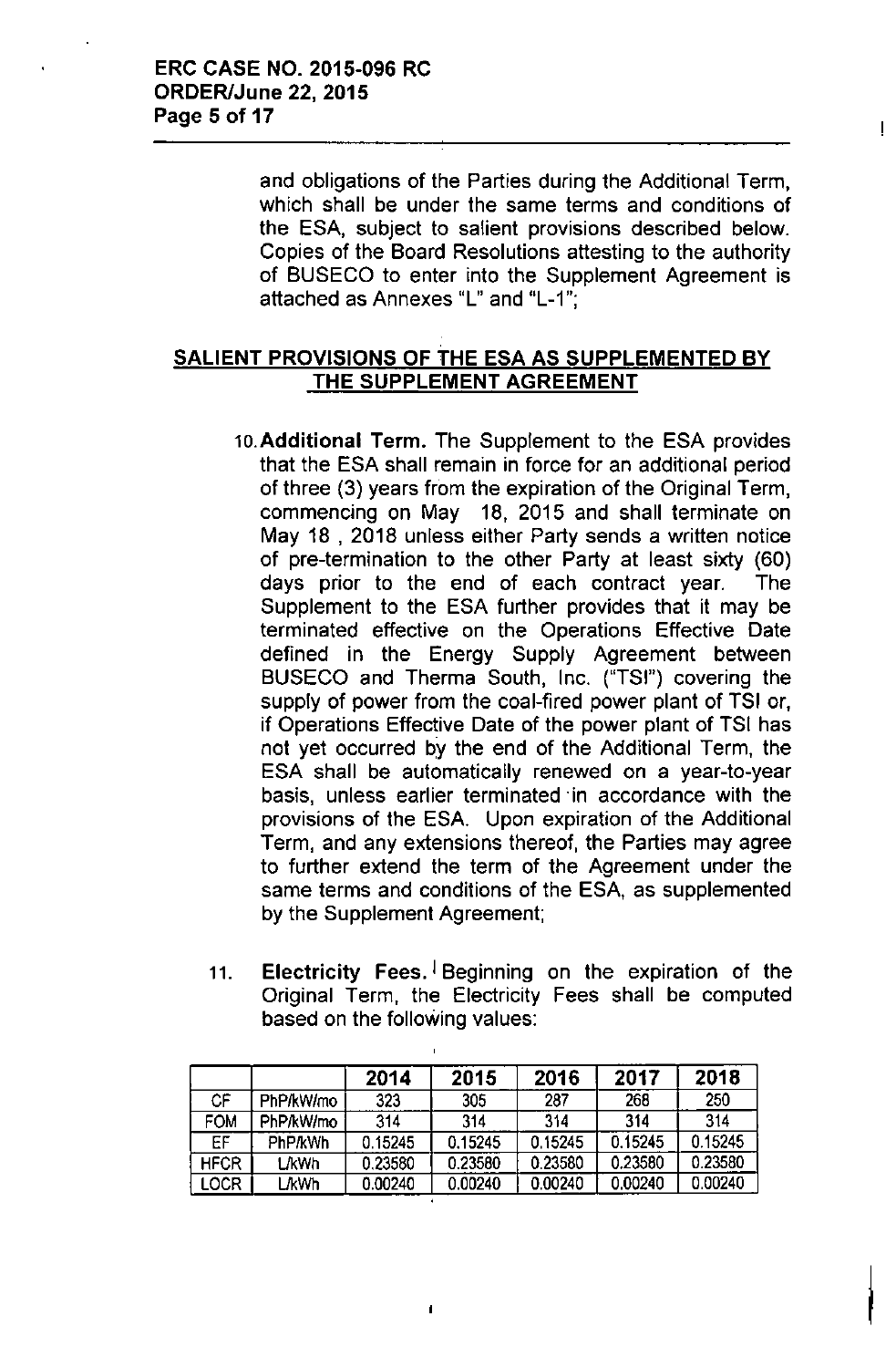11.1 The formula for FC in item 2 (Contract Energy Fee per month) of.Schedule 111(Contract Energy Fee) of the ESA shall be deemed amended to read as  $follows:$ <sup>1</sup>

$$
FC = \left[ CF + (FOM)\left(IF_f\right) \right] BC + \left[ \left( \frac{INS}{12} \right) \frac{BC}{TotalBC} \right]
$$

$$
INS = INS_y - INS_1^{\top}
$$

Where:

- $INS<sub>y</sub>$  = actual insurance cost for the two barges for the current year I
- ;<br>Ի  $INS<sub>1</sub>$  = PhP43,035,782.00 for the two barges. representing insurance cost included in the FOM I
- I Total BC= Total Billing Capacity for the two barges under the existing energy supply agreements and existing | ancillary service procurement agreements
- I 11.2 Hence, the formula for Contract Energy Fee per Month as provided in the ESA shall be: $<sup>2</sup>$ </sup>

$$
CEF = FC + VC
$$
  
\n
$$
FC = [CF + (FOM)(IF_f)] BC + [(\frac{INS}{12}) \frac{BC}{TotalBC}]
$$
  
\n
$$
VC = [(EF)(IF_v) + FI]R]ED_m
$$

For calendar month  $m = 1, 2, \ldots, 12$ 

Where:

 $\mathbf{r}$ Contract Energy Fee In Php Energy:Fee (before adding the applicable VAT) for the Billing Period in PhplkWh  $CEF =$  $EF =$ 

1 Supplement Agreement, Section 2.1

,

I

 $\bar{4}$ 

 $2$  ESA, Schedule III, Item 2, as amended by the Section 2 of the Supplement Agreement.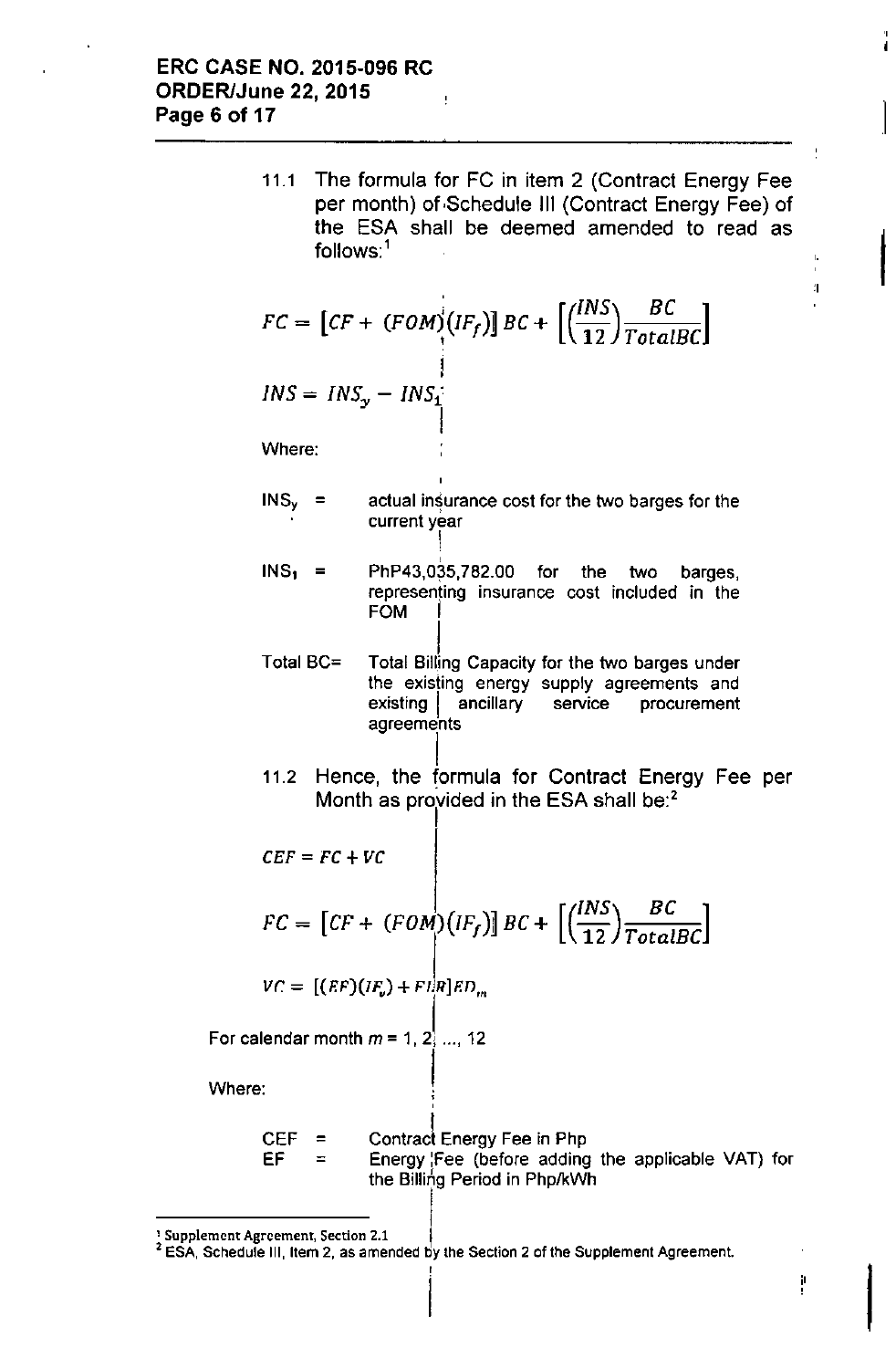$\overline{\phantom{a}}$ 

 $\overline{a}$ 

| FC<br>VC<br><b>CF</b>         | $=$<br>$\equiv$<br>$=$ | Fixed charge per month in Pesos<br>Variable charge per month in Pesos<br>the Capacity fee in Php/kW/month for the current<br><b>Contract Year</b>                                                                                                                                                                                                                                                                                                                                                                                                                                                                                         |                                                                                                                                                                                                |  |  |
|-------------------------------|------------------------|-------------------------------------------------------------------------------------------------------------------------------------------------------------------------------------------------------------------------------------------------------------------------------------------------------------------------------------------------------------------------------------------------------------------------------------------------------------------------------------------------------------------------------------------------------------------------------------------------------------------------------------------|------------------------------------------------------------------------------------------------------------------------------------------------------------------------------------------------|--|--|
| <b>FOM</b>                    | $\equiv$               | Fixed O&M fee in Php/kW/month                                                                                                                                                                                                                                                                                                                                                                                                                                                                                                                                                                                                             |                                                                                                                                                                                                |  |  |
| IF <sub>f</sub><br><b>BC</b>  | $=$<br>=               | Inflation factor for fixed O&M fee                                                                                                                                                                                                                                                                                                                                                                                                                                                                                                                                                                                                        |                                                                                                                                                                                                |  |  |
| <b>INS</b>                    | $=$                    | Billing Capacity in kW or 5,000kW<br>$INS_{y}$ - INS <sub>1</sub>                                                                                                                                                                                                                                                                                                                                                                                                                                                                                                                                                                         |                                                                                                                                                                                                |  |  |
|                               | Where:                 |                                                                                                                                                                                                                                                                                                                                                                                                                                                                                                                                                                                                                                           |                                                                                                                                                                                                |  |  |
|                               | $INS_{\mathsf{v}}$     |                                                                                                                                                                                                                                                                                                                                                                                                                                                                                                                                                                                                                                           | actual insurance cost for the two barges for the<br>current year                                                                                                                               |  |  |
|                               | $INS_1 =$              |                                                                                                                                                                                                                                                                                                                                                                                                                                                                                                                                                                                                                                           | PhP43,035,782.00<br>for the<br>two<br>barges,<br>representing insurance cost included in the<br><b>FOM</b>                                                                                     |  |  |
| $IF_v =$<br>TotalBC=          |                        | Total                                                                                                                                                                                                                                                                                                                                                                                                                                                                                                                                                                                                                                     | Inflation factor for Energy Fee<br>Billing Capacity for<br>all<br>Energy<br>Supply<br>Agreements entered into by Supplier which have<br>achieved effectivity date and for the duration of such |  |  |
| <b>FLR</b><br>ED <sub>m</sub> | ≍<br>Ξ                 | effectivity, as such terms and conditions are defined<br>under the respective Energy Supply Agreements<br>Fuel oil, lube oil and related fuel rate in Php/kWh<br>The Sum of the hourly volumes of Contract Energy as<br>found in the Contract Energy Schedule (or as revised<br>by the Parties or by MSO/MSO RCC) for the Billing<br>Period primarily associated with calendar month m<br>(for example December 26-January 25 is associated<br>with January) (and adjusted for transmission losses, if<br>any, imputed by the transmission service provider if<br>measured at a meter other than the Generator<br>Metering Point), in kWh |                                                                                                                                                                                                |  |  |

!

I

The Fixed Charge ("FC") shall be proportionately adjusted if:

- I a. The Contract Energy Delivery days in a Billing Period are less the total number of days in the Billing Period (to adjust to first and last Billing Periods of the ESA); and
- b. The non-delivery days (or fraction thereof) in any Billing Period caused by Allowed Downtime described under Section 8 of the ESA.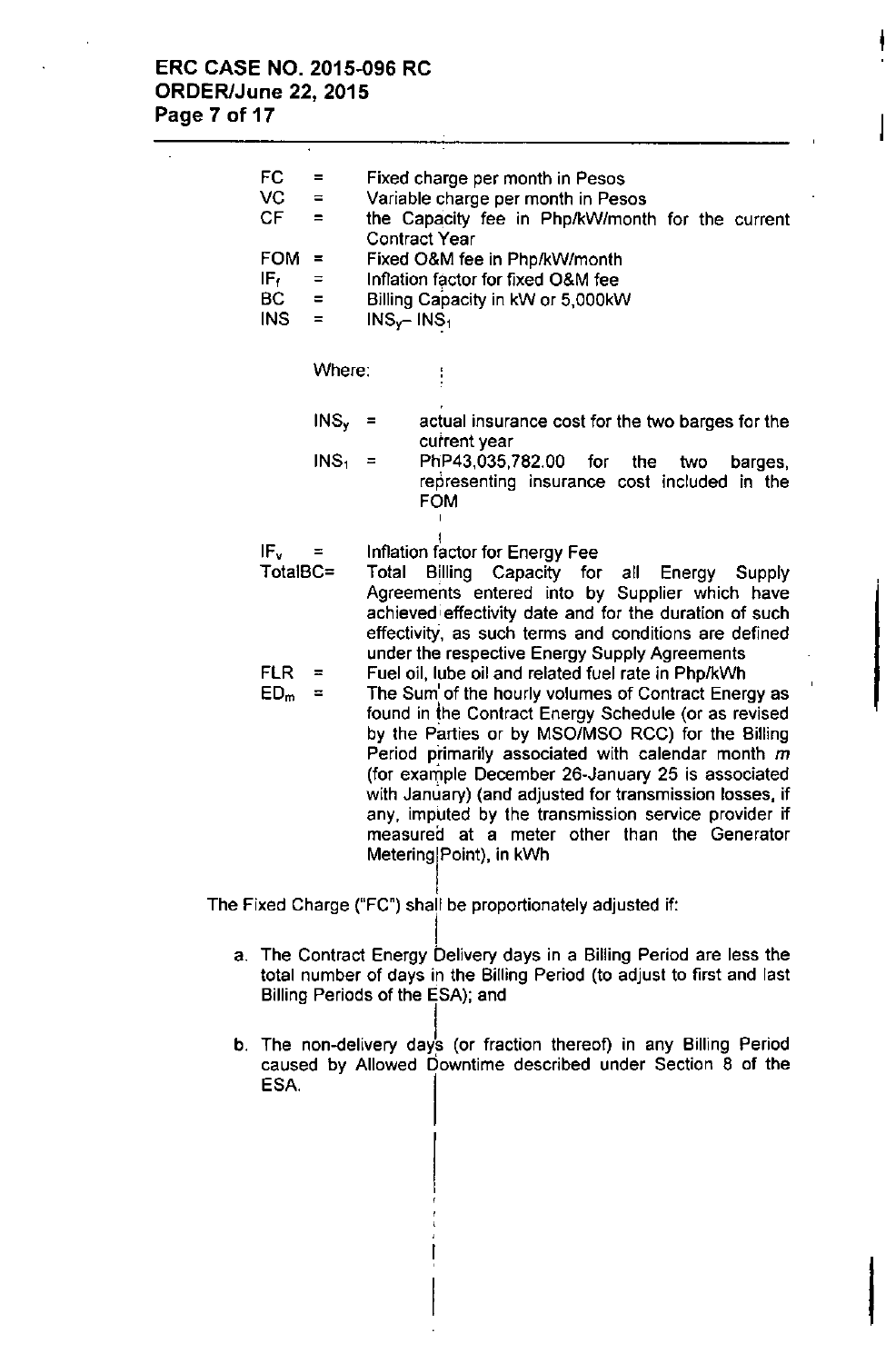11.3 Finally, the base indices in Item 3 (Inflation Factor) of Schedule III (Contract Energy Fee) of the ESA shall be deemed amended to read as follows:<sup>3</sup> ;<br>|

 $PCPI<sub>b</sub>$  = Philippine CPI of 126.4 as of June 2011

 $UCPI<sub>b</sub> = US CPU of 225.722 as of June 2011$ 

 $ECPI<sub>b</sub> = EURO CPI of 113.10 as of June 2011$ 

 $JCPI_b =$  Japan CPI of 99.9 as of June 2011

- 10. Billing Capacity. In the event that TMI is required to reduce its installed 'capacity in order to remain compliant with Section 45 of the EPIRA, TMI shall have the right to reduce the Billing Capacity of BUSECO to the extent of the reduction required under Section 45 of the EPIRA, provided that, the reduction in the Billing Capacity of BUSECO shall not exceed its pro rata share in the total Billing Capacity of TMI in relation with other off takers of  $TMI<sup>4</sup>$
- 11. Contract Energy. Under the ESA, TMI shall make available, on a monthly basis, the capacity of 5 MW, to be delivered in accordance with the Schedule of Contract of Energy under the ESA; ,
- 12. Additional Energy. TMI may, at its option, make available to BUSECO such energy in excess of the contracted energy for which BUSECO shall be liable to pay the Additional Energy Fee consisting of variable and fixed charges pro-rated for the hours of delivery of the additional energy, Isubject to annual adjustments. The same formula for the Additional Energy Fee Rate under the ESA shall continue to be in effect; I
- I 13. Load Curtailment Adjustment. For Contract Energy subject of load curtailment, BUSECO shall pay the Load Curtailment Adjustment in lieu of the Capacity Fee component of the electricity fees. The same formula for

j

,

**<sup>3</sup>Supplement Agreement, Section** 2.3.

**<sup>4</sup> Supplement Agreement, Clause** 2.9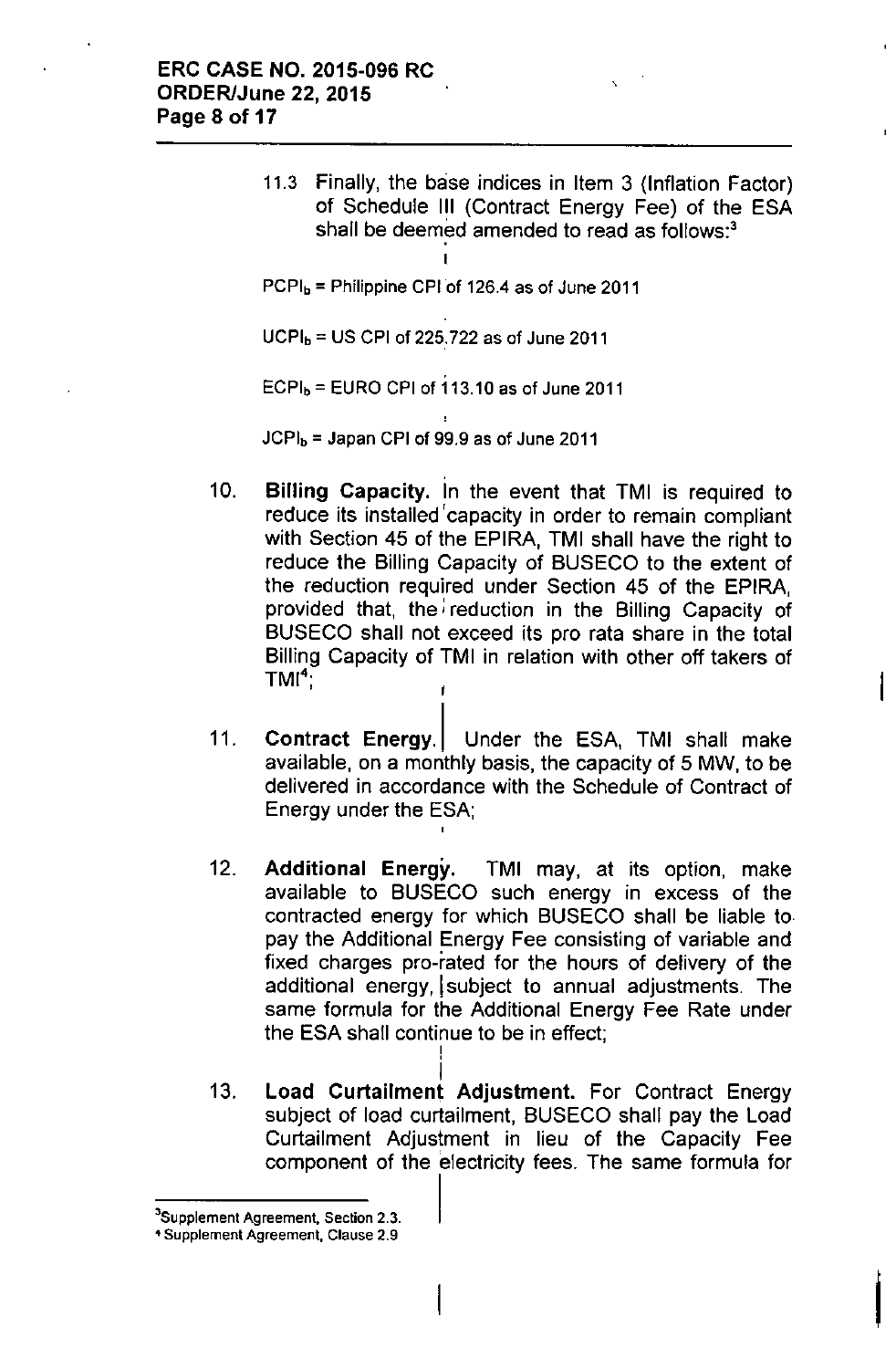the Load Curtailment Adjustment Rate under the ESA shall continue to be in effect;

- 14. Replacement Energy. TMI has the option but not the obligation to source replacement or alternative supply from its own back-up facility and/or any third party to supply all or part of the Contract Energy;
- 15. I **Security Deposit. No later than thirty (30) days before** the commencement of the second  $(2<sup>nd</sup>)$  Contract Year and every year thereafter, BUSECO shall provide TMI a Renewal Security Deposit in the form of a Standby Letter of Credit in an amount equivalent to the estimated average one (1) month Invoice projected for the next twelve (12) months as agreed by TMI and BUSECO or, in case of disagreement, in an amount equal to the highest Invoice issued by ,TMI to BUSECO in the twelve (12) months immediately preceding the commencement of such Contract Year;<sup>5</sup>
- 16. , Application Costs. The Supplement Agreement provides that BUSECO shall bear the costs of all filing fees, costs of publication, legal fees and similar costs arising from the preparation and filing of the instant application;
- 17. I The extension *of* the Contract Term under the Supplement Agreement and the implementation thereof will redound to the benefit of BUSECO's consumers which may otherwise be forced to bear the cost of 5 MW purchased from the Interim Mindanao Electricity Market (IMEM) or to suffer a corresponding amount of brownouts. In undertaking the extension of the ESA under the Supplement to the ESA, BUSECO seeks to comply with its obligation of providing stable and continuous power 'supply, pursuant to the Department Circular No. DC 2012-03-004 dated March 19, 2012 of the Department of Energy (DOE);  $\overline{I}$

J.

|<br>|

**SESA, Clause** 6.1.2, **as amended by Section 2.4 of the Supplemental Agreement.**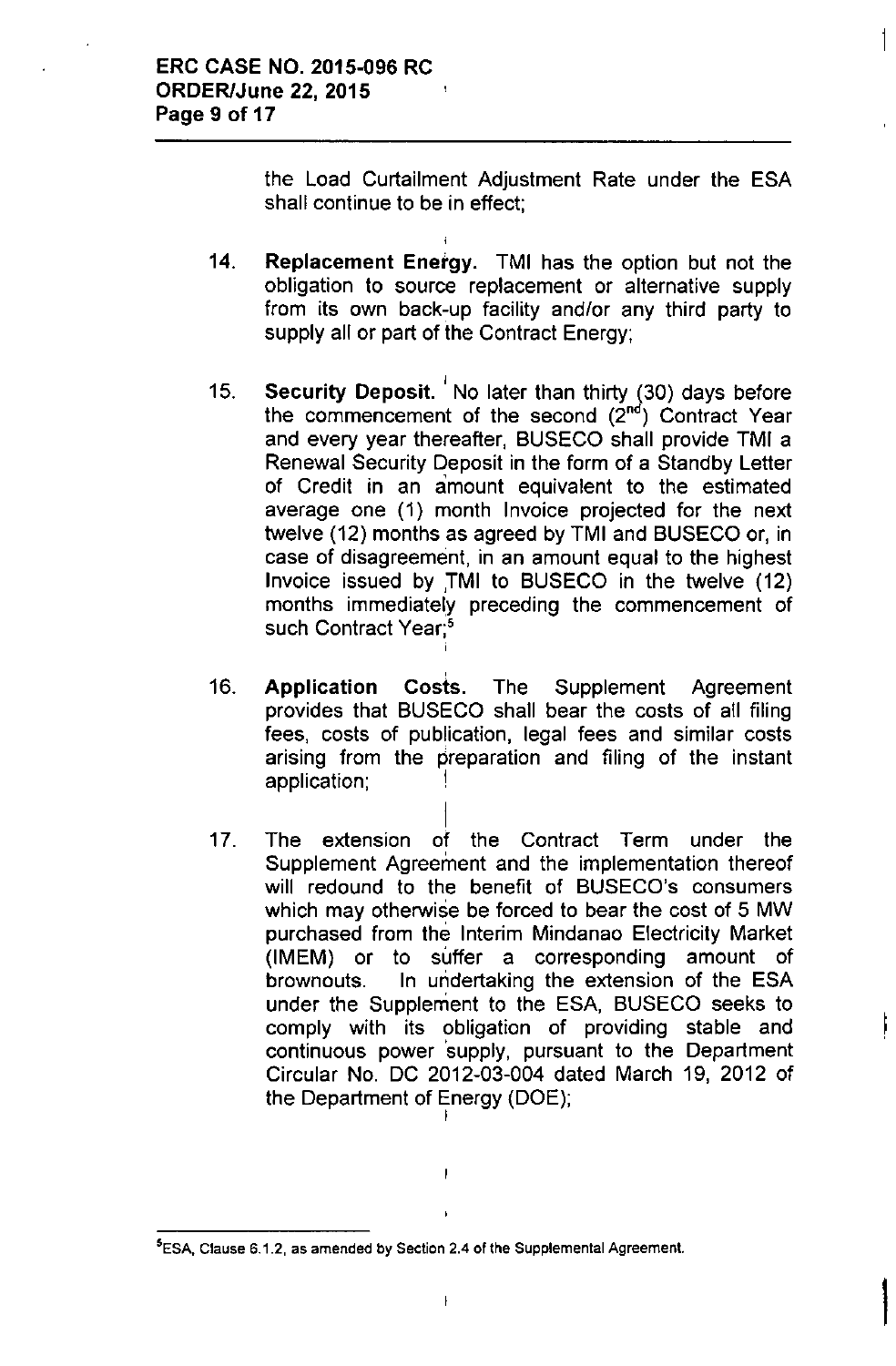#### I SUBMISSIONS

I

- 18. In support of the instant application and in compliance with Rule 20 (B) of the ERC Rules of Practice and Procedure, it submits the following additional documents:
	- a. Board of Investments (BOI) Certificate of Registration bf TMI (Annex "M" of the joint application);

, ,' 'II,. II !!<br>!

 $\mathbf{I}$ I .<br>1

I

I

- b. Environmental Compliance Certificate (ECC) issued by the Department of Environment and Natural Resources (DENR) to TMI (Annex "N" of the joint application);
- c. Certification by the National Grid Corporation of the Philippines (NGCP) (Annex "0" of the joint application);
- d. Certificate of Compliance (COC) issued by the Energy Regu<sup>i</sup>latory Commission (ERC) to TM**I** (Annex "P" of the joint application);
- e. Relevant Technical and Economic Characteristics of TMI's Power Barges (Annex "Q" of the joint application);
- f. Sources of Funds/Financial Plans (Annex "R" of the joint applicatioh);
- g. Purchased Power Rate (Annex "S" of the joint application);
- h. Cash Flow (Annex "T" of the joint application);
- i. Financial Modèl (Annex "U");<br>.
- j. Fuel Procurement Process of TMI (Annex "V" of the joint applicatioh);
- k.  $\;$  Letter from BUSECO to the NGCP regarding their Transmission Service Agreement (Annex "W" of the joint application); and
- $I.$  Procurement Process of BUSECO (Annex "X" of the joint application);
- $19<sub>^\circ</sub>$ In further compliance with the requirements of the  $Commission,$  they considered BUSECO's supply scenario. The Rate Impact Simulation based on these considerations is lattached to the joint application as Annex "Y" and may be summarized as follows: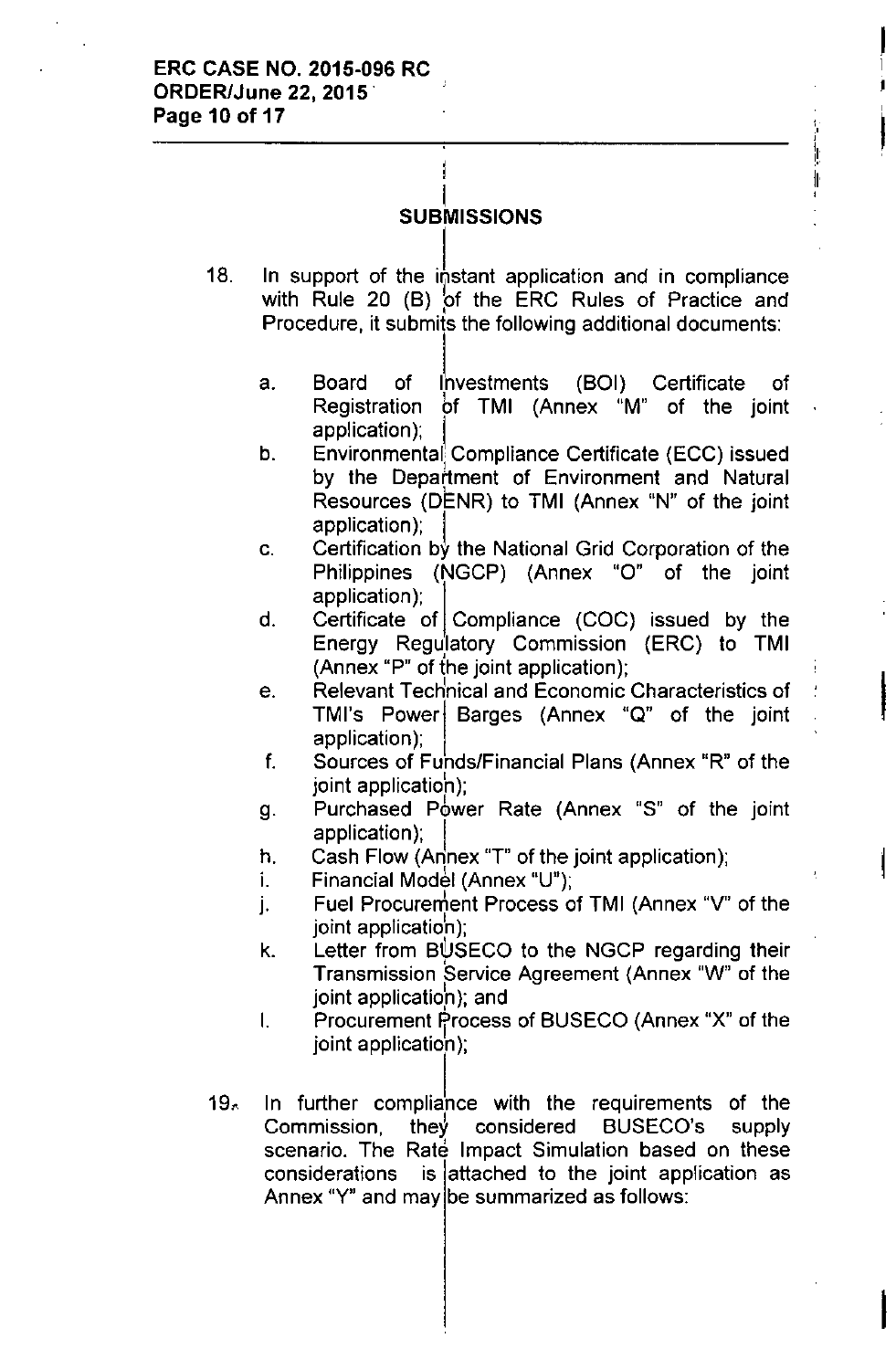| BUSECO's Existing<br>Géneration      |                            |
|--------------------------------------|----------------------------|
| Rate with TMI                        | Php 4.7277 /kWh            |
| <b>BUSECO's Generation Rate Upon</b> |                            |
| <b>Renewal of TMI</b>                | 4.7593 /kWh                |
| <b>Rate Impact</b>                   | Php0.0316/kWh <sup>6</sup> |

I

I

 $\mathbf{\mathbf{i}}$ 

I

### MOTIONS FOR PROVISIONAL AUTHORITY AND CONFIDENTIAL TREATMENT OF INFORMATION ,

- 20. They move for the issuance of a provisional approval of the Supplement Agreement, pending trial on the merits thereof, upon the following reasons: I
	- a. Mindanao Power Crisis. The power shortage in Mindanao has remained a critical problem for BUSECO, which continues to suffer rotating brownouts in the grid, with each outage lasting three<br>by faux (0.4) have a hilateral contract, and as the to four (3-4) hours. A bilateral contract, such as the Supplement IAgreement, will significantly aid BUSECO in minimizing the rotating brownouts in its franchise ared to one to two (1-2) hours as well as limit the debilitating impact these outages have upon the local economy;
	- b. Insufficiency of NPC/PSALM Supply. The reduction of the, NPC/PSALM CSEE capacity from BUSECO's portfolio renders imperative a bilateral supply contract to answer for the equivalent capacity, lest IBUSECO be compelled to resort to the unpredictable and expectedly higher prices in the IMEM orl worse, be curtailed for insufficient contracted capacity. Copies of the PSALM certification of insufficiency of supply and the letter<br>of DRALM makifacting reduction of DUEECO OBEE of PSALM manifesting reduction of BUSECO CSEE are attached I hereto as Annexes "z" and "AA", respectively; and

!<br>!

<sup>,</sup> The Applicants note that if the PSA between TMI and BUSECO is not renewed and taking into consideration the reduced contracted capacity with NPC/PSALM, the BUSECO's member-consumer and customers will be exposed to constant brownouts lasting for three to four  $(3\frac{1}{4})$  hours each.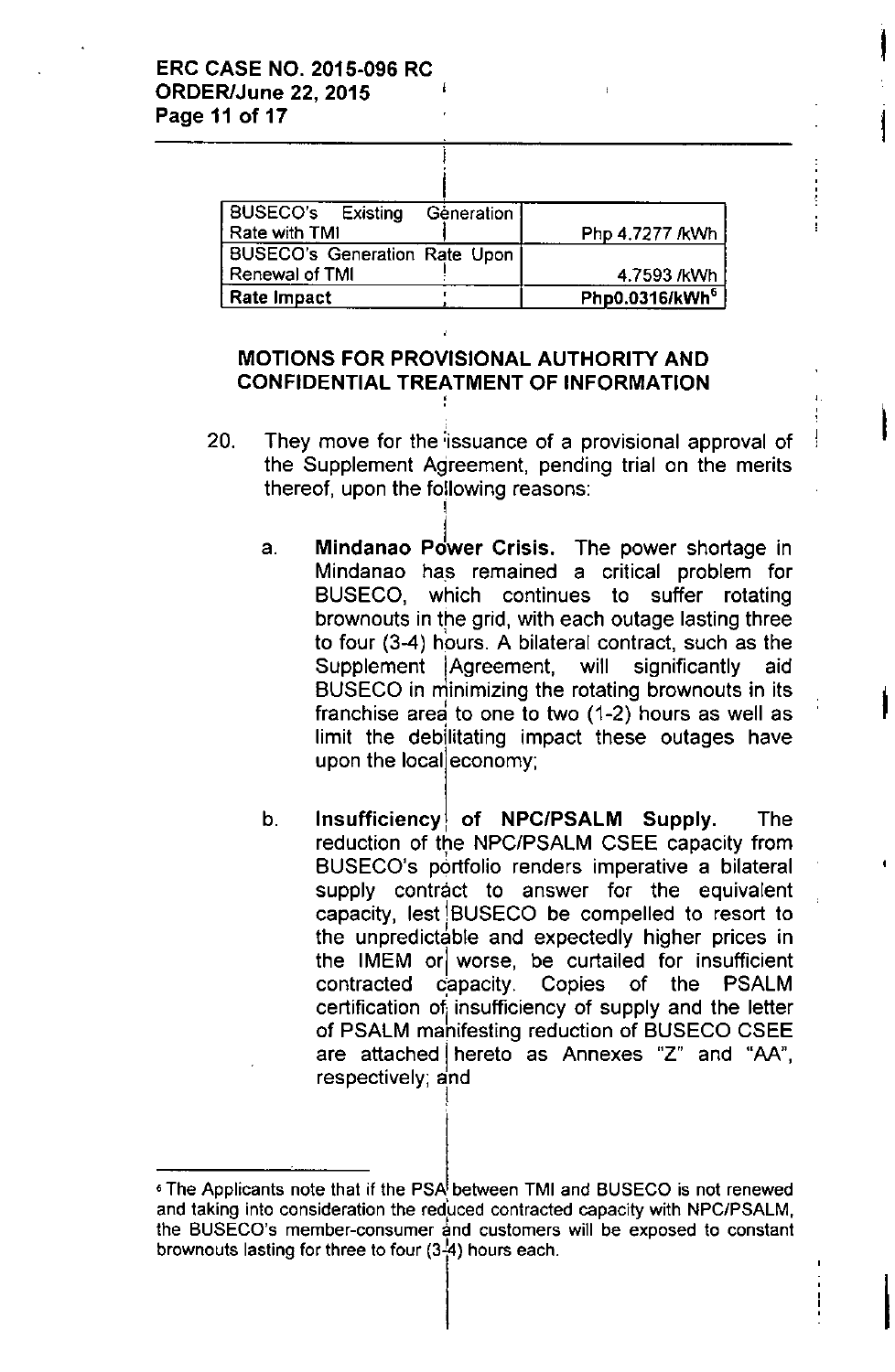c. , Continuing Demand Growth. As illustrated in its DDP, BUSECO is expecting a growth in the total demand of its end-users so that, coupled with reduction of the NPC/PSALM capacity, there is a wide supply gap that urgently needs to be filled. Without the Supplement Agreement, BUSECO will be incapable of satisfying the electricity requirements of its end-users who must be forced to suffer brownouts resulting from its curtailment;

I

i<br>!

I

 $\mathbf{\mathbf{I}}$ 

I

- 21. Considering the foregoing, they request the Commission for the provisional approval of the ESA, as supplemented by the Supplement Agreement to enable BUSECO to draw under the said agreement. This will avoid the power interruptions which have caused irreversible losses upon economic productivity within its franchise area. The Affidavit in support of the prayer for the issuance of Provisional Authority is attached to the joint application as Annex "BB";
- 22. Under Section 13 of the ESA, each Party undertook to keep in strict confidence and not to disclose to any third party any and all Confidential Information of the other Party; I

!

- 23. Under Rule 4 of the ERC Rules, the Commission may, upon request of a party and determination of the existence of conditions which would warrant such remedy, treat certain information submitted to it as confidential. Pursuant to its undertaking, BUSECO and TMI move that Annexes "R", "S", "T", "U", and "V" not be<br>diagtered, and he freshed as confidential desurrents in disclosed and be treated as confidential documents in accordance with IRuie 4 of the ERC Rules and accordingly, not be' disclosed to persons other than the officers and staff lof the Commission, as necessary. These documents contain certain non-public information, data and calculatiohs involving business operations and financial trade secfets reflecting TMI's investment and  $busines$  calculations;
- 24. They submitted one (1) copy of Annexes "R", "S", "T", "U" and "V" in a sealed envelope, with the envelope and each page of the document stamped with the word "Confidential"; and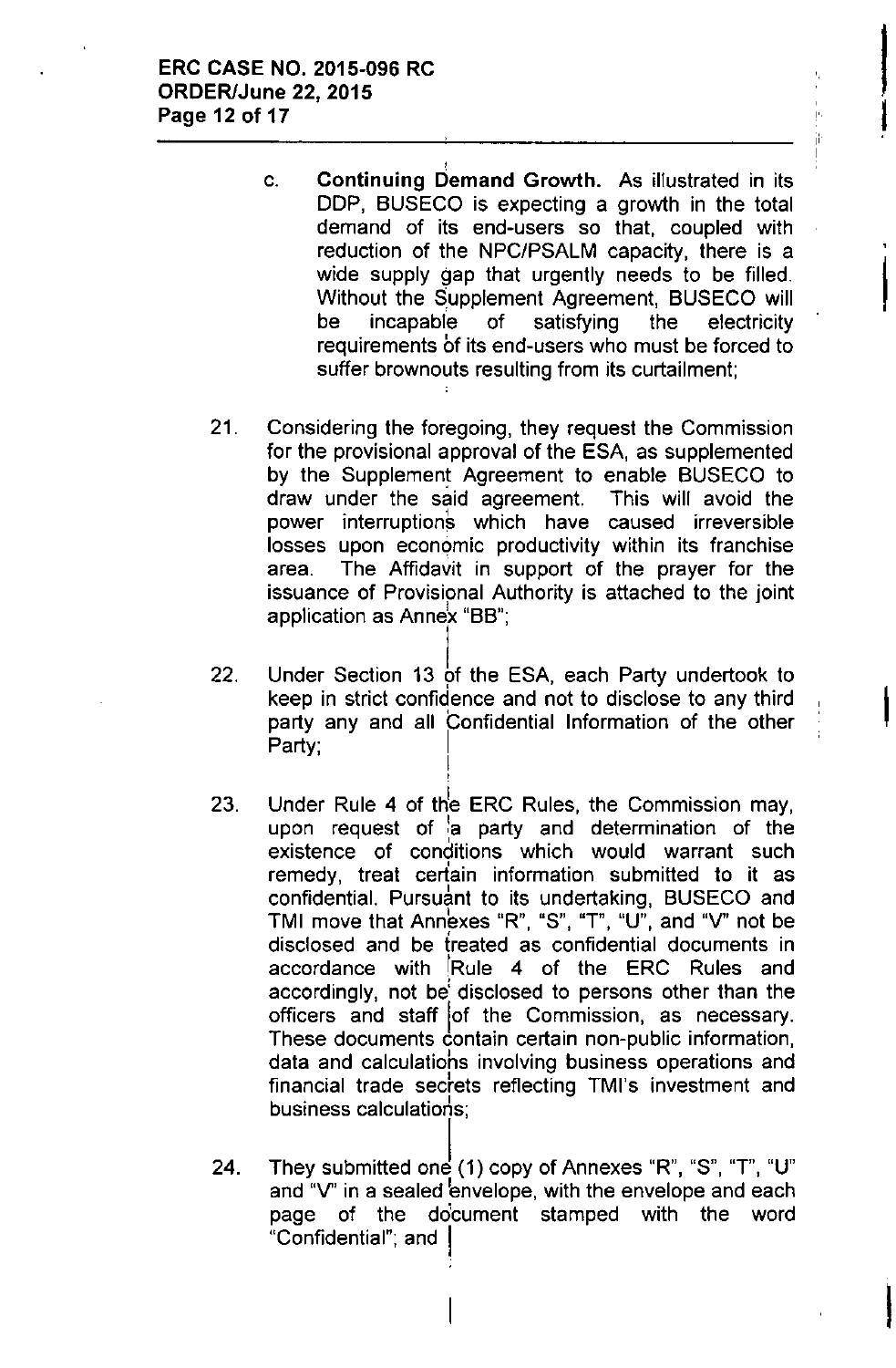- 25. They pray that the Commission
	- a. Issue an Order treating Annexes "R", "S", "T", "U", and "V' and the information contained therein as confidential, directing their non-disclosure to persons other than the officers and staff of the Commission, pursuant to Rule 4 of the ERC Rules, and prescribing the guidelines for the protection  $thereof;$  Interval  $\{$

 $\vert$ 

I

I

- b. Pending trial on the merits, provisionally approve the ESA, as supplemented by the Supplement Agreement, effective May 18, 2015; and
- c. After trial on the merits, approve with finality the ESA, as supplemented by the Supplement Agreement, including the rates, Security Deposit and Application Costs which shall be for the account of BUSECO. i

. Finding the said joint application to be sufficient in form and in substance with the required fees having been paid, the same is hereby set for jurisdictional hearing, pre-trial conference, expository presentation and evidentiary hearing on July 23, 2015 (Thursday) at nine 0' clock in the morning (9:00 A.M.) at BUSECO's Principal Office, Poblacion, Manolo Fortich, Bukidnon.

BUSECO and TMI are hereby directed to cause the publication of the attached Notice of Public Hearing, at their own expense, twice (2x) for two (2) successive weeks in two (2) newspapers of general circulation in the Philippines, with the date of the last publication to be made not later than ten (10) days before the date of the scheduled initial hearing. They are also directed to inform the consumers within BUSECO's franchise area, by any other means available and appropriate, of the filing of the instant joint application, its reasons therefor, and of the scheduled h'earing thereon. I

 $\ddot{\phantom{1}}$ Let copies of the joint application, this Order and the attached Notice of Public Hearing be furnished the Office of the Solicitor General (OSG), the Commission on Audit (COA), and the Committees on Energy of both Houses of Congress. They are

ì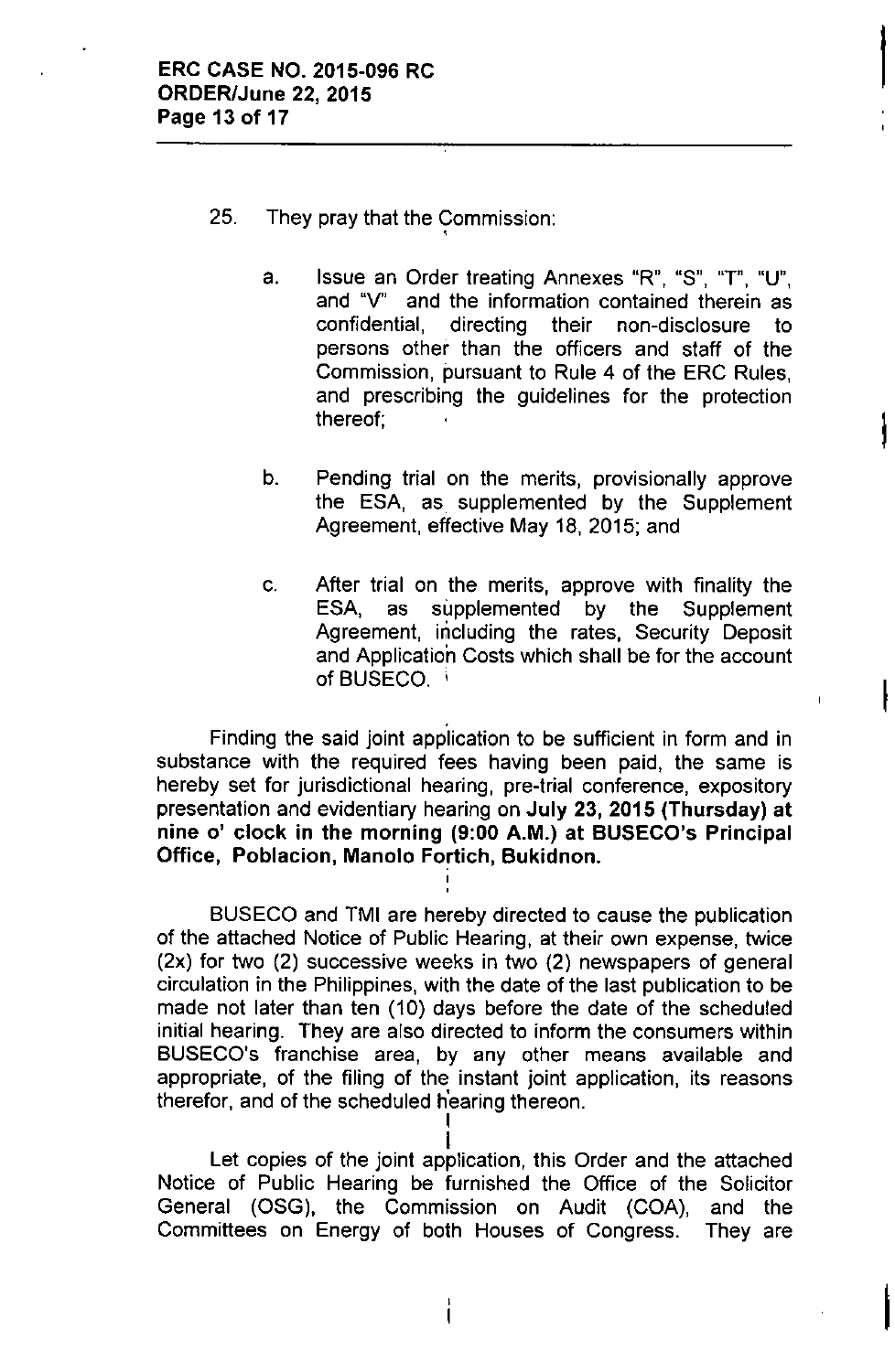hereby requested, if they so desire, to send their duly authorized representatives at the scheduled hearing

I', , 1

I

I

I

I

I

. I

,

;

!

Likewise, let copies of this Order and the attached Notice of Public Hearing be furnished the Offices of the Governor of the Province of Bukidnon and the Mayors of the Cities/Municipalities within the franchise area of BUSECO for appropriate posting thereof on its bulletin board.

BUSECO and TMI are hereby directed to furnish all those making requests therefor with copies of the joint application and its attachments, subject to reimbUrsement of reasonable photocopying costs.

I On the date of the initial hearing, BUSECO and TMI must submit to the Commission their written Compliance with the jurisdictional requirements attaching therewith, methodically arranged and duly marked, the evidences on the actual posting and publication of the Notice of Public Hearing consisting of certifications issued to that effect, signed by the aforementioned Mayors and Governor or their duly authorized representatives, bearing the seals of their offices, and the affidavits of the: Editors or Business Managers of the newspapers where the said Notice of Public Hearing were published together with the complete issues of the said newspapers, and such , other proofs of compliance with the requirements of the Commission.

I BUSECO, TMI and all other interested parties are directed to submit, at least five (5) days before the date of initial hearing and pretrial conference, their respective Pre-trial Briefs containing, among others:

- (a) a summary of admitted facts and proposed stipulation of facts;
- (b) the issues to be tried or resolved
- (c) the documents or exhibits to be presented, stating the purposes thereof and proposed markings therefor; and
- *(d)* the number and names of the witnesses, with their written testimonies in an inbividual affidavit form, to be attached to the Pre-trial Brief.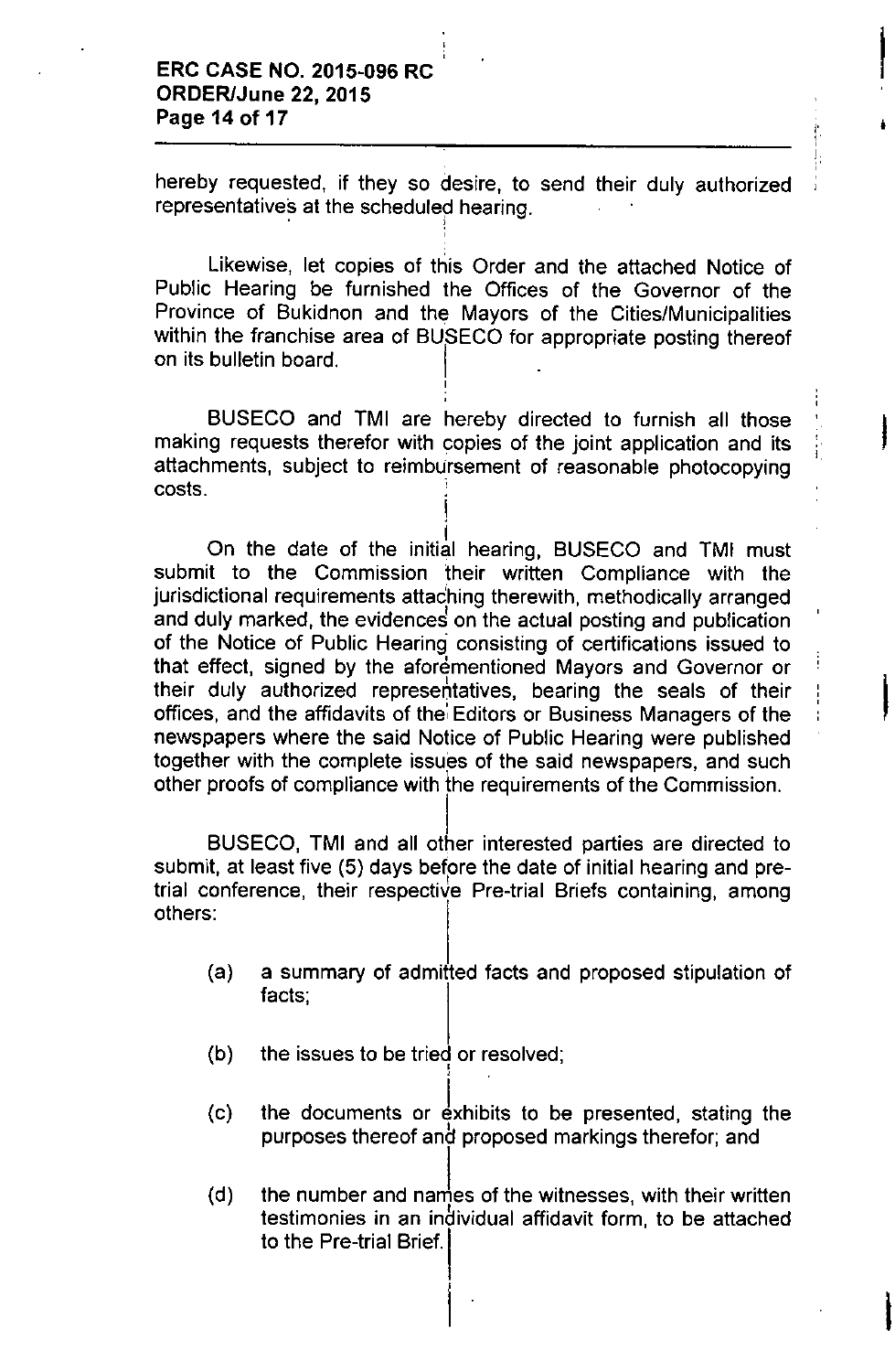I Failure of BUSECO and ;TMI to submit the required Pre-Trial Brief and Judicial Affidavits of their witnesses within the prescribed period shall be a ground for cancellation of the scheduled hearing, and the resetting of which shall be six (6) months from said date of cancellation.

I

,

As part of the pre-trial conference, BUSECO and TMI must also be prepared to make an expository presentation of their joint application, aided by whatever communication medium that they may deem appropriate for the purpose, in order to put in plain words and explain, for the benefit of the consumers and other concerned parties, what the joint application is all about and the reasons and justifications being cited in support thereof.

 $\vert$ 

#### SO ORDERED.

Pasig City, June 22, 2015.

.,

**•. -"'=" i-** -

#### FOR AND BY AUTHORITY OF THE COMMISSION:

|<br>|<br>|

 $\vert$ 

 $\frac{1}{2}$  (ai NAIDA G. CRUZ-DUCU Chairperson *سر / 4*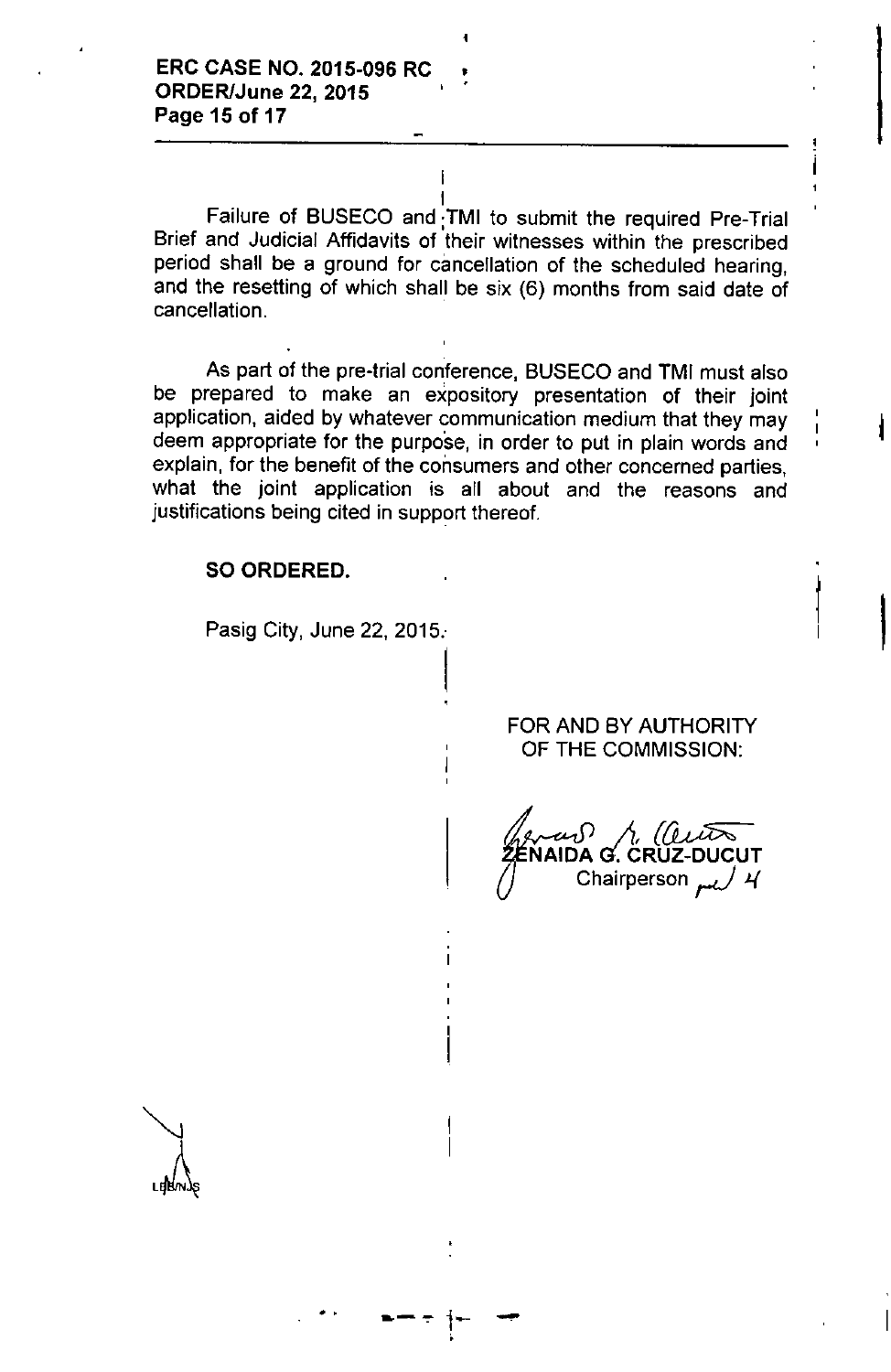### Copy Furnished:

1. Attys. Roy Enrico C. Santos & Rafael A. Evangelista PUYAT, JACINTO & SANTOS Counsel for TMI 5th & 12th Floors, VGP Center, 6772 Ayala Avenue, Makati City

- 2. Attys. Alan C. Gaviola, Alan Byrne S. Gaviola & Estrella G. Menchavez A.C. GAVIOLA LAW OFFICES Counsel for BUSECO Rm. 203, 2/F Crown Port View Hotel 3<sup>rd</sup> Ave., North Reclamation Area, Cebu City
- 3. Bukidnon Second Electric Cooperative, Inc. (BUSECO)  $\,$   $\,$ Poblacion, Manolo Fortich, Bukidnon
- 4. The Office of the Solicitor General 134 Amorsolo Street, Legaspi Village Makati City, Metro Manila<br>'
- 5. The Commission on Audit Commonwealth Avenue Quezon City
- 6. .<br>به: The Senate Committee on Energy GSIS Building, Roxas Boulevard Pasay City
- 7. The House Committee on Energy Batasan Hills, Quezon City ,
- 8. Office of the President of PCCI Philippine Chamber of Commerce and Industry (PCCI)
- 9. Office of the Governor Province of Bukidnon
- 10. **Office of the City Mayor** Malaybalay City, Bukidnon
- 11. Office of the Municipal Mayor Baungon, Bukidnon